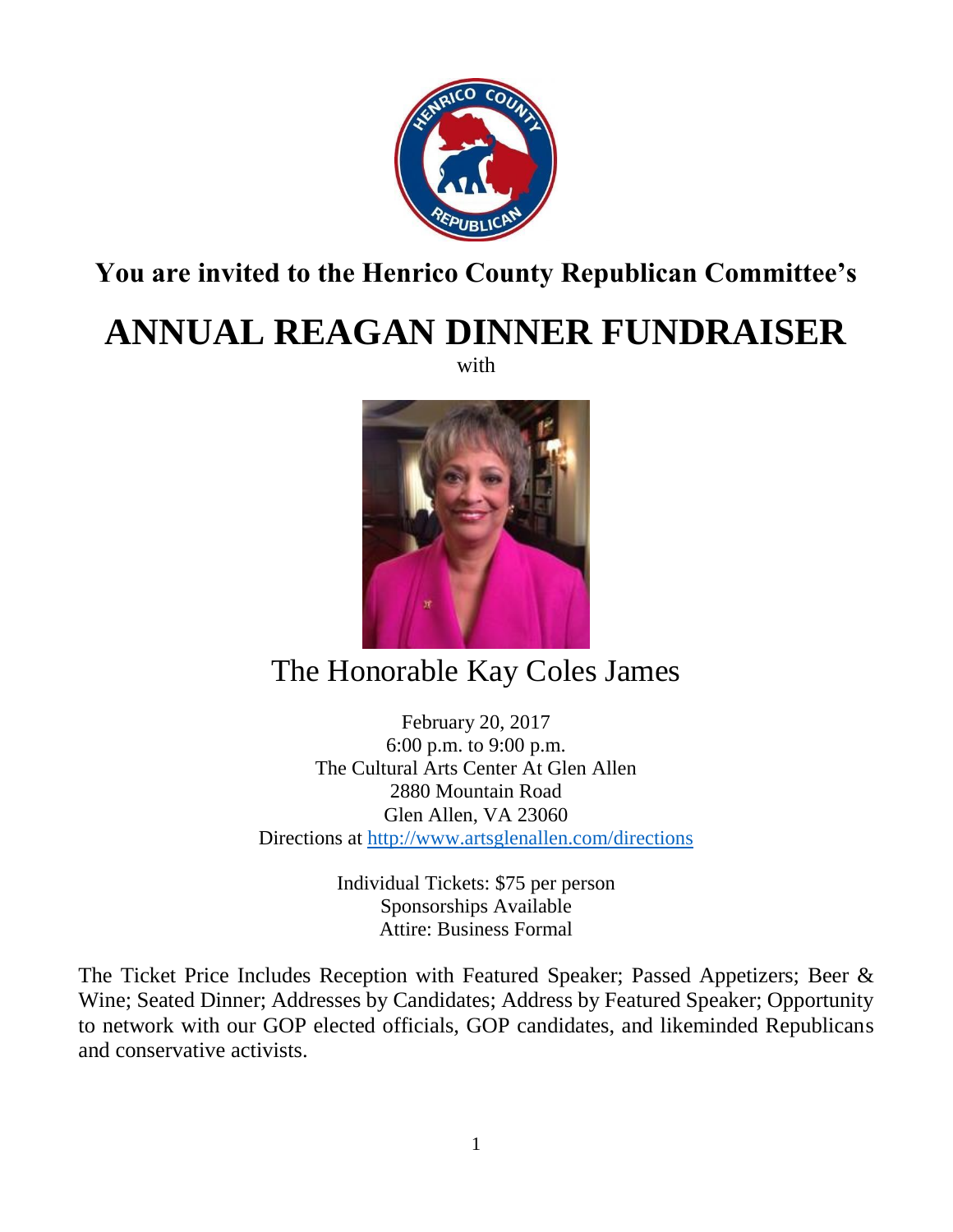## The Honorable Kay Coles James

Mrs. Kay Coles James has an extensive background in crafting public policy and leading in nearly every sector of America's economy. She has worked at the local, state, and federal levels of government under the administrations of former U.S. President George H. W. Bush (1989-1993), former Virginia Governor George Allen (1994-1998), and former U.S. President George W. Bush (2001-2009), and has served dozens of organizations in the corporate, nonprofit, and academic arenas.

She currently sits on three corporate boards including, PNC Financial Services Group where she serves as a member of the Risk, Nominating and Governance committees. Mrs. James serves on the National Board of the Cancer Treatment Centers of America where she sits on both the Growth and the Talent Committees. Mrs. James also sits on the Magellan Health Services Board, where she serves on the Compensation Committee. Mrs. James is a former board member of the Amerigroup Corporation where she chaired the Nominating and Corporate Governance Committee and the Compensation Committee. She is a member of the National Association of Corporate Directors and has done continuing board education at The Harvard School of Business.

Mrs. James has far-reaching experience and respect in the public sector. Under President George H. W. Bush, she served as Associate Director of the White House Office of National Drug Control Policy and as Assistant Secretary for Public Affairs at the U.S. Department of Health and Human Services.

Following her time in the Bush administration, Mrs. James was appointed as Secretary of Health and Human Resources under former Virginia Governor George Allen. In this role Mrs. James designed and implemented Virginia's landmark welfare reform initiative, affecting fourteen state agencies and over 19,000 employees.

In 2001, Mrs. James was appointed as Director of the U.S. Office of Personnel Management (OPM) by President George W. Bush and led a department of 3,600 employees. As director, she served as the President's principal advisor in matters of personnel administration for the 1.8 million members of the federal civil service and was responsible for the stewardship of over 650 billion dollars in federal employee's assets. In this position, Mrs. James played an instrumental role in conducting one of the largest personnel mergers in history by designing the process and system through which nearly 170,000 employees from 22 different agencies merged into the new Department of Homeland Security. During this time, she also chaired the Chief Human Capital Officers Council (CHCOC), was a member of the President's Management Council, and was appointed by President Bush to serve on the White House Fellows Commission.

During her time in the White House Office of National Drug Control Policy, she assisted in crafting a national drug policy. During her time as Virginia's Secretary of Health and Human Resources, Mrs. James created and implemented the largest welfare reform program in state history. In this role, Mrs. James also influenced housing policies regarding the youth, elderly, and low-income. Additionally, Mrs. James served as Director of Community Education and Development for Housing Opportunities Made Equal in Richmond, VA. Mrs. James has also crafted education policy during her time on the Virginia State Board of Education and the Fairfax County School Board.

Mrs. James has also served as a Senior Fellow and Director of The Citizenship Project at the Heritage Foundation, as Dean of the School of Government at Regent University, as the Senior Vice